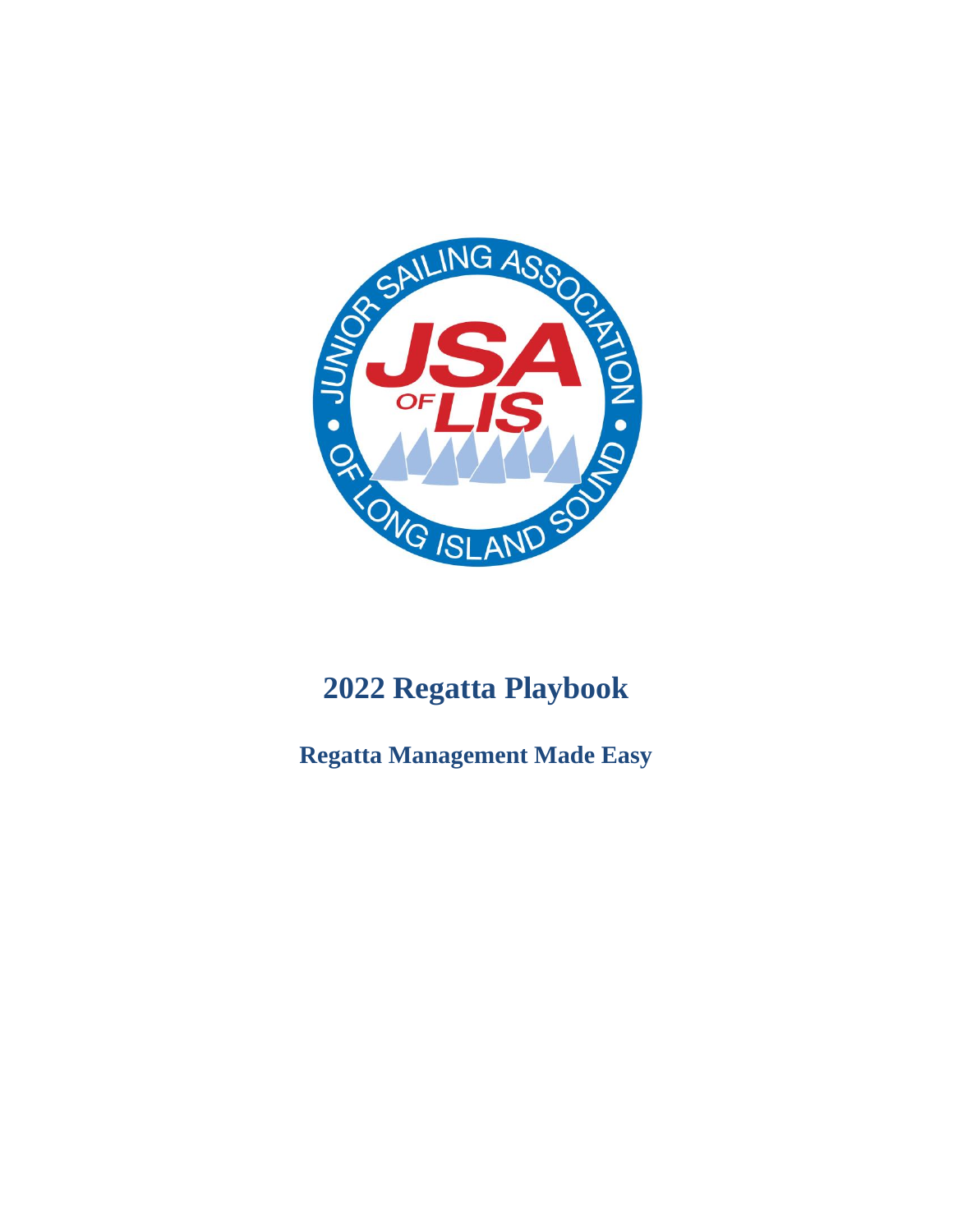# **Introduction**

Congratulations! You have been selected to host a JSA Championship regatta. Now what? This JSA Regatta Playbook is a month-by-month guide to help you through the planning process.

The JSA has assembled a wealth of information in the Regatta Management section of the website: [http://jsalis.org/regatta-management.](http://jsalis.org/regatta-management) There you can find detailed guidelines and best practices for planning and managing your event.

A few important guidelines:

- The JSA endorses "Clean Regattas" and using the regatta forum to educate their junior sailors on the principals of protecting and preserving our waters. See sailorsforthesea.org for information on running a Clean Regatta.
- Hosting a JSA regatta is a wonderful opportunity to showcase your Club to JSA sailors and their parents, and year after year different JSA Clubs step up to invest countless hours to craft a memorable event for all. The JSA understands the delicate balance between an appropriate entry fee per sailor and the desire to provide an exceptional event. JSA events are intended to be "break-even" events. Some Clubs choose to supplement JSA event budgets beyond the projected entry fees to ensure quality. For Clubs that don't have the ability to supplement the budget, the JSA participates by supplying the trophies when requested.
- The impact of COVID on our lives is continually shifting and shows no near-term signs of disappearing. Balancing our desire to make sailing both fun and safe, we recommend that all regatta hosts monitor COVID Guidelines, while being mindful that sailing is an outdoor activity. We also suggest that hosts review the Gowrie Risk Report [\(GowrieRiskReport-BurgeeProgram-COVID-RiskManagement-FINAL.pdf](https://www.gowrie.com/pdfs/GowrieRiskReport-BurgeeProgram-COVID-RiskManagement-FINAL.pdf) ). The information contained in the Guide has useful tops for "Contingencies for Handling COVID".

The JSA looks forward to partnering with you, and don't hesitate to contact us with any questions!

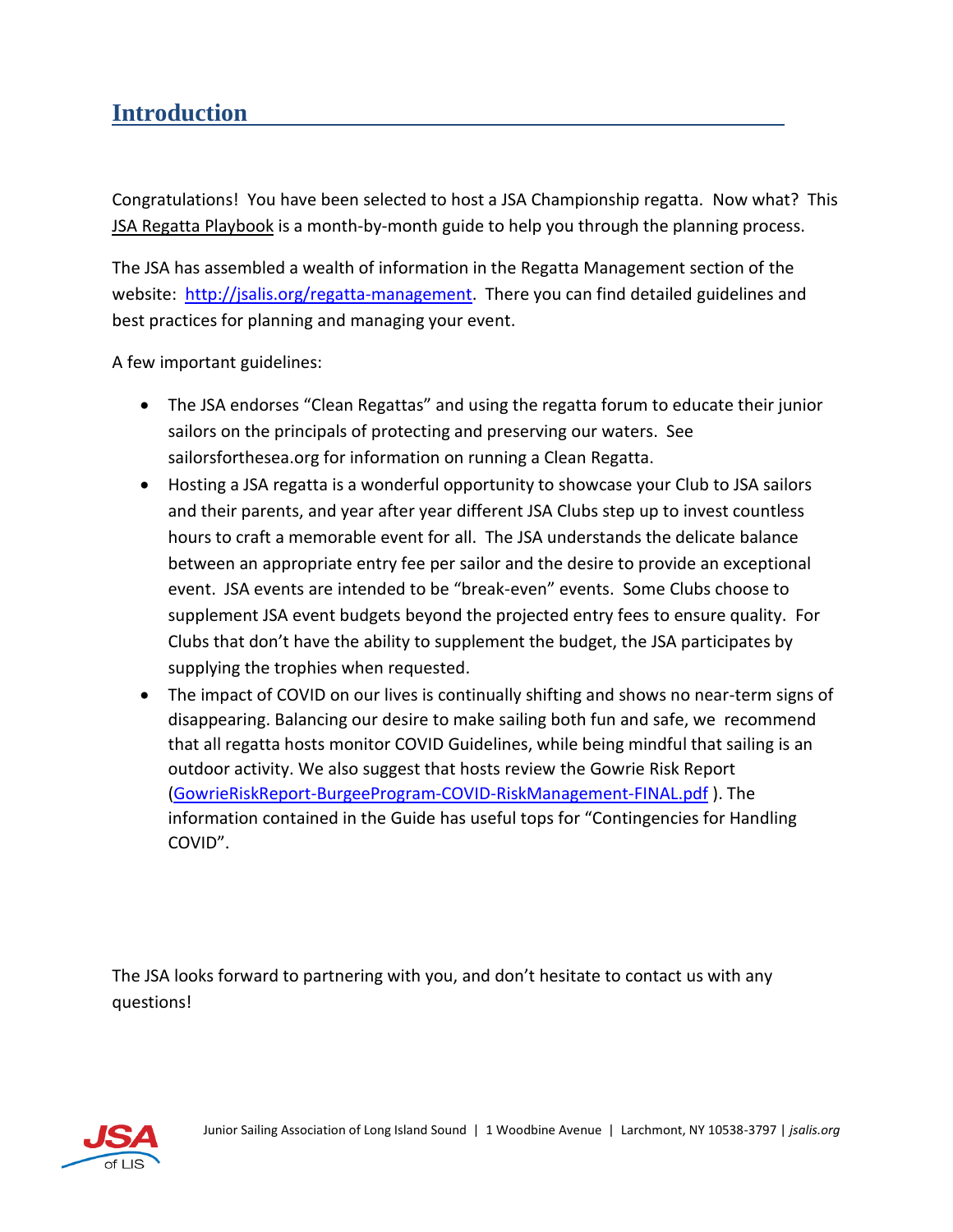# **First Things First!**

- $\Box$  Finalize the regatta date with the JSA.
- □ Select a Regatta Chair (or "Event Chair").
- $\Box$  Select an experienced Principal Race Officer (PRO) who has worked with youth sailors, recruit race committee, judges and protest committee volunteers. Get them started on the NOR and SI's
- $\Box$  Determine the other key subcommittee Chairs Scoring, Safety, Housing, Hospitality, Shore-side Logistics, Communications / Sponsorship, Registration
- Complete preliminary detailed budget using the JSA Event Budget Worksheet. Set the regatta fee structure and communicate to JSA
- $\Box$  Develop event timeline or key date schedule

## **Early Planning**

- $\Box$  Recruit volunteers! Make an announcement at a Club membership meeting, connect with the Junior sailing Program Chair for a list of volunteers, add a volunteer request to the Junior Sailing signup process
- $\square$  Registration
	- o Determine how you will accept registrations
	- o Determine how you will collect regatta registration payments
- $\square$  Scoring
	- o Determine the best scoring system for the size and type of your regatta
- □ Safety
	- o Recruit volunteers with boats suitable for providing assistance
	- $\circ$  Optimist Championships should plan for a safety inspection, see the JSA website for guidance
	- o Develop a Safety Plan for both on and off the water
	- o Request a Safe Boating Campaign Kit from the National Safe Boating Council by emailing [campaign@safeboatingcouncil.org](mailto:campaign@safeboatingcouncil.org)
	- $\circ$  Develop and/or review your weather event policy; communicate chain of command for weather-related decisions and actions
- $\Box$  Housing (for multiday regattas)
	- o Include a section on housing in the NOR to clarify who will be housed.
	- $\circ$  Set appropriate expectations both for sailors being housed and host families, see the JSA website under "Housing" for guidelines

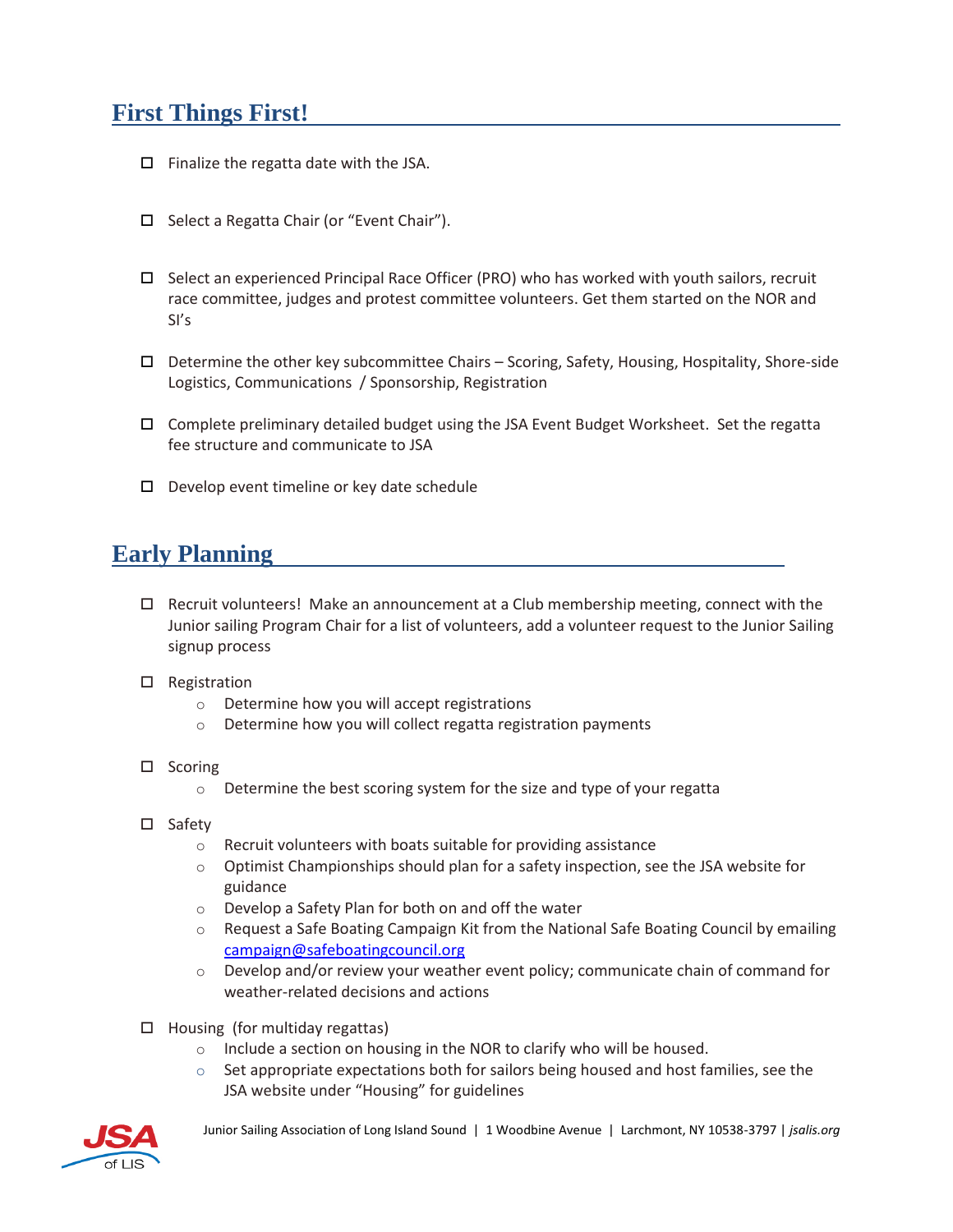## **March/April**

- $\Box$  Post approved Notice of Race (NOR)
- $\square$  Shore-side Logistics Arrival / Departure Plan, Parking plan, Launching Plan, Hoisting Plan
- $\Box$  Hospitality On-water lunches, breakfast and dinner for multiple day regattas, snacks and beverages immediately upon coming ashore, Entertainment Plan (a D.J., games, etc.) and chaperoning, water, water, water!
- $\Box$  Publicity / Sponsorship Sponsors, Giveaways, Publicity Plan (article in club newsletter, Facebook page, website, etc.), Event Photographer
- $\Box$  Trophies JSA Championship trophies are provided by the JSA, Sportsmanship Award

#### **May**

- $\Box$  Order wristbands / croakies / lanyards / tshirts if appropriate (consider different color tshirts for volunteers so they are easy to identify)
- $\Box$  Send dignitary invitations (including commodore or as appropriate for awards ceremony)
- $\Box$  Arrange for vendors (e.g., Boat Locker, Dinghy Shop, Landfall, etc.) to be onsite

#### **June**

- $\Box$  Activate Publicity Plan
- $\Box$  Assign responsibility for regatta publicity coverage. The JSA office requires an article and photographs to be submitted within one day of the regatta. Articles and pictures will appear in the JSA blog or newsletter. Send articles and digital photos saved in VGA-quality resolution to [info@jsalis.org](mailto:info@jsalis.org)
- $\Box$  Reach out to local news outlets in advance of the regatta to see if they would like to send someone to cover the racing or awards ceremony.
- $\Box$  Post and print approved Sailing Instructions

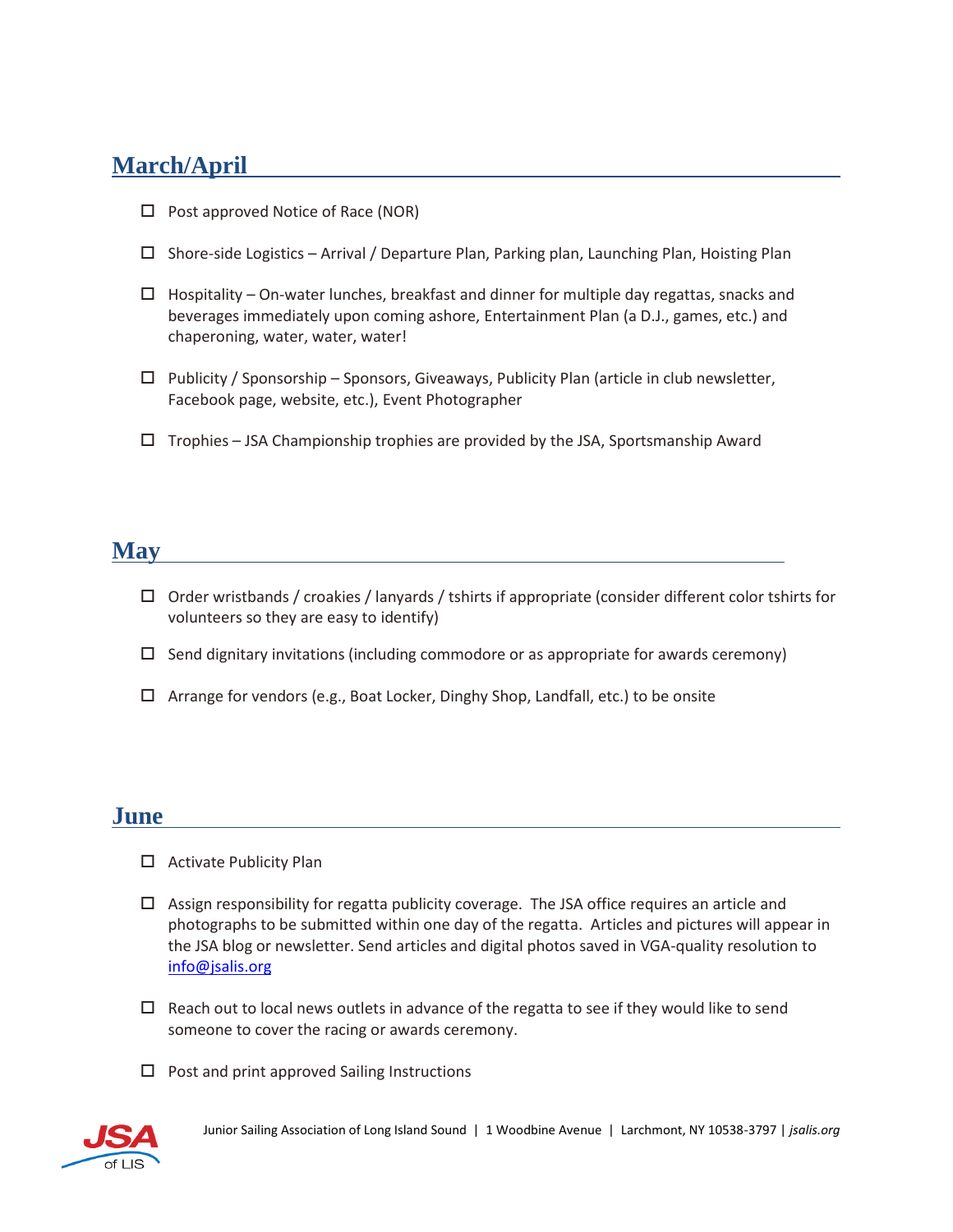## **2 Weeks Before Event**

- $\Box$  Order signage, etc. (parking, registration, notice board), contact JSA office if you have not already received the JSA-provided banner, table apron, or other additional signage that will be on loan for the event
- $\Box$  For multiday regattas, post signs identifying specific locations for each visiting club
- $\Box$  Reconfirm volunteer personnel schedule
- $\Box$  Confirm adequate boat washing stations with hoses (4 per 100 boats is recommended)
- $\Box$  Watercraft Preparation. Confirm all watercraft and radios are operational and safety boats have first aid kits.
- $\Box$  Meet with Head Instructor to develop an orderly plan for boats to leave the dock and proceed to the starting area.

### **Registration Due Date**

- $\square$  Process registrations
- $\Box$  Provide list of sailors to be housed to Housing Chair, remind Clubs if penalties are in place for your regatta (see JSA guidelines for sailors and parents, including penalties for not using hostprovided housing or breaking curfew)

#### **1 Week Before Event**

- $\Box$  Set up venue (signs, etc.)
- $\square$  Confirm set-up crew for event and cleanup crew for post-event
- $\Box$  Confirm receipt of prizes, trophies, t-shirts, give-aways, raffle swag, etc.
- $\Box$  Confirm all water craft and radios as operational; first aid kits for safety boats
- Prepare registration packets, consider JSA "Blue Regatta" recommendations before printing SI's
- Meet with the PRO to review NOR and SI's
- □ Confirm Twitter feed volunteer

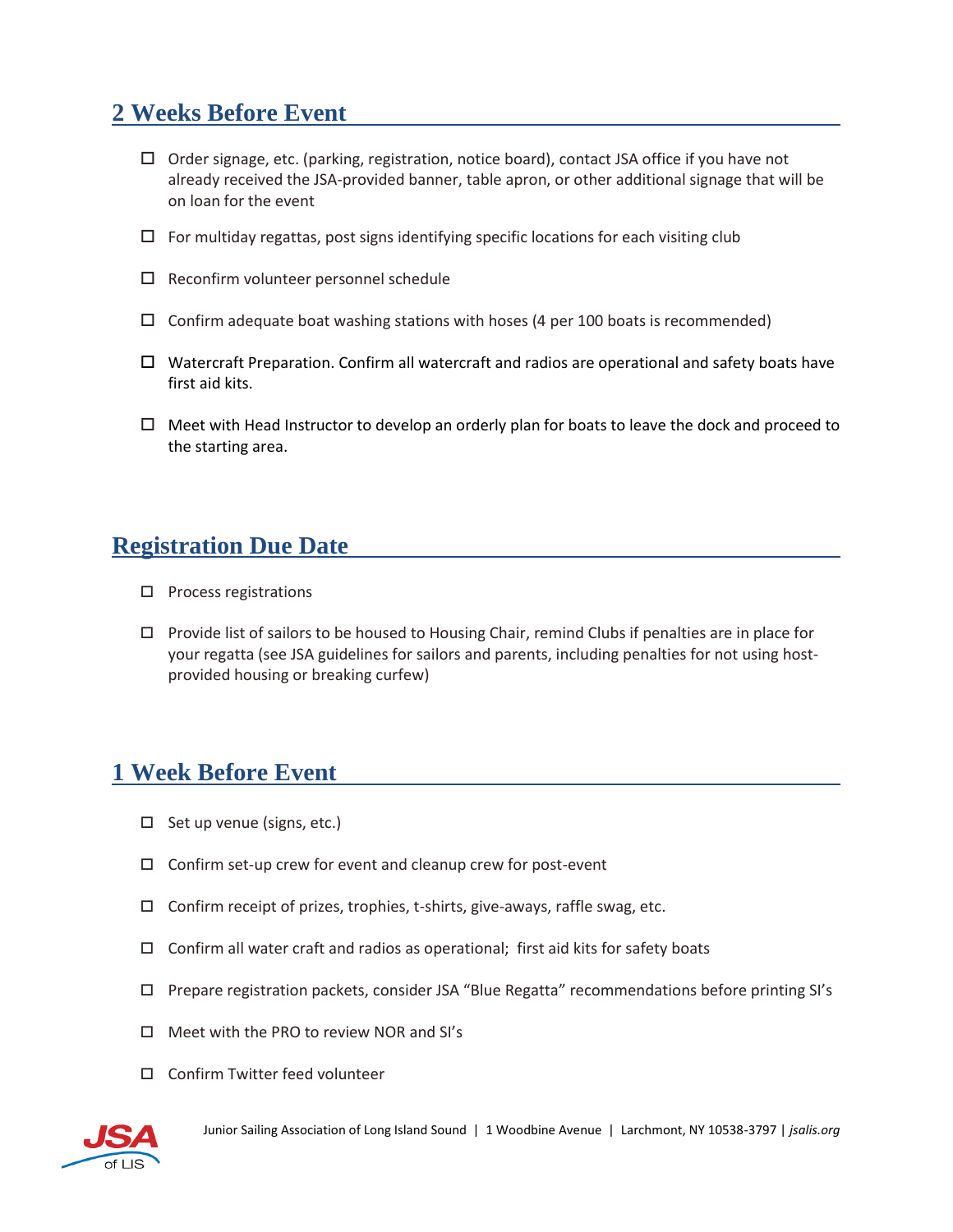## **1 Day Before Event**

- $\square$  Set up registration stations
- $\Box$  Set up housing desk
- $\square$  Load competitor/flight information into your scoring program
- $\Box$  Gas up safety and coach boats
- $\square$  Set up official notice board

### **First Race Day**

- $\Box$  Get volunteers there early competitors always arrive earlier than you expect
- □ Race Committee/Protest Committee/Organizing Authority joint meeting
- $\square$  Competitors meeting
- $\square$  Communicate Twitter feed information to parents
- $\square$  SI review
- Organizational announcements (food, water, notice board)
- $\Box$  Review safety and weather policies
- $\Box$  Instructor meeting (including safety assignments)
- $\Box$  Post results on website and onsite daily
- Ensure all equipment (boats, radios, Race Committee equipment) is operational at end of each day